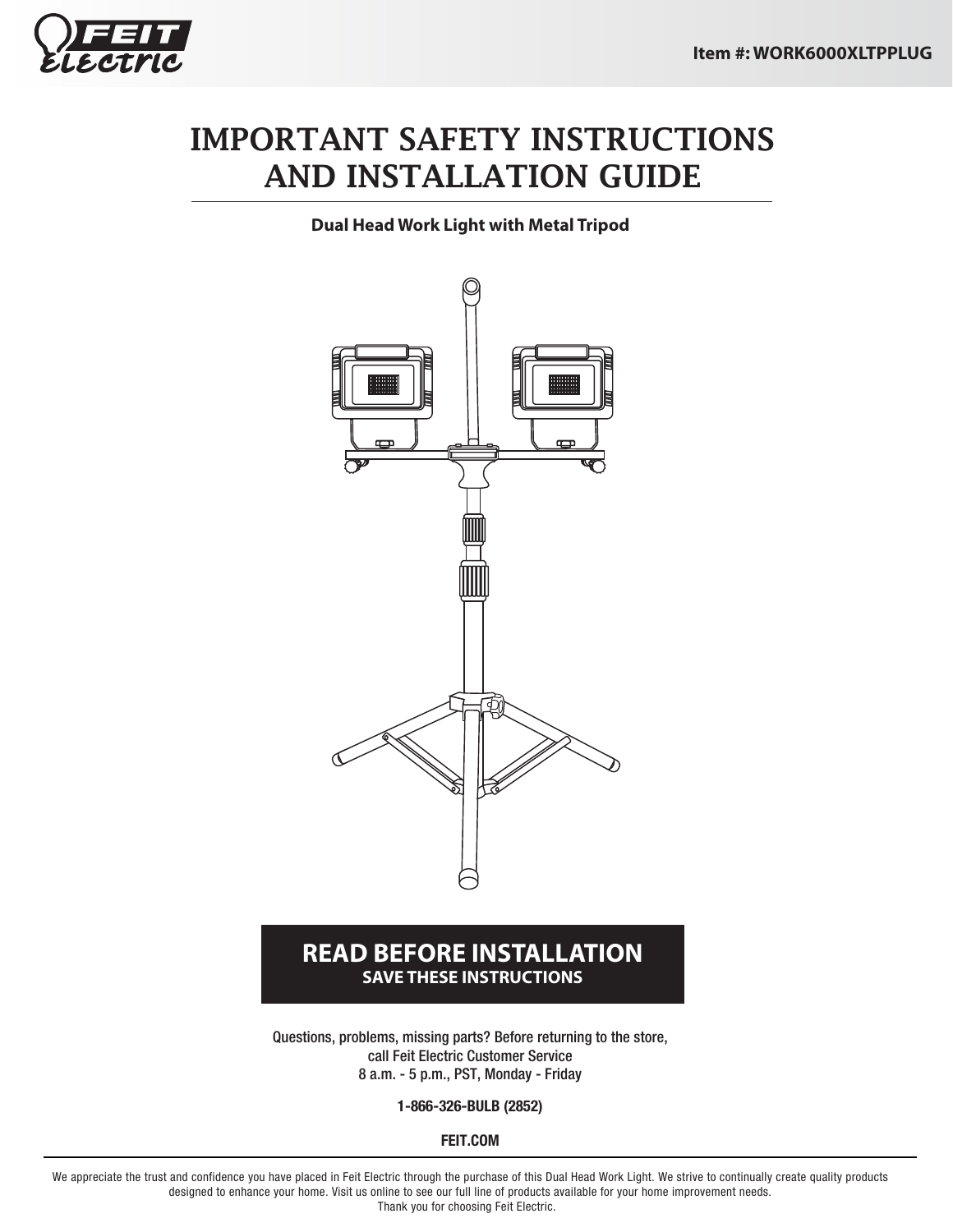### Table of Contents

# Important Safety Information

# READ ALL INSTRUCTIONS A WARNING: RISK OF SHOCK. House electric current can

- All Safety and Operating instructions in this manual must be followed before using this product.
- Follow all safe guards stated in the manual, in addition to normal safety precautions in working with electrical devices. Always follow basic safety precautions to reduce the risk of fire, electric shock and personal injury.
- Ground Fault Circuit Interrupter (GFCI) protection is to be provided on the circuit(s) or for the wet location portable luminaire. Receptacles are available having built-in GFCI protection and are able to be used for this measure of safety
- Use only with an extension cord for outdoor use, such as an extension cord of cord type SEW, SEOW,SEOOW, SOW, SOOW, STW, STOW, STOOW, SJEW, SJEOW, SJEOOW, SJW, SJOW, SJOOW, SJTW, SJTOW, or SJTOOW.
- To disconnect, turn off the switch, then remove the plug from the outlet. Do not turn off by pulling on the cord.
- To reduce the risk of fire, keep away from combustible materials while in operation.
- To reduce the risk of injury, close supervision is necessary when this product is used near children.
- Suitable for Wet Locations SAVE THESE INSTRUCTIONS

# Maintenance and Care





WARNING: When using outdoor use portable luminaires, basic safety precautions should always be followed to reduce the risk of fire, electric shock, and personal injury.



WARNING: Use only three-wire extension cords that have three-prong grounding plugs and grounding receptacles that accept the appliance's plug. Do not use an extension cord near water or in areas where water may accumulate. Keep away from pools or spas. Keep plugs dry.



CAUTION: This portable light-emitting diode (LED) luminaire has a polarized plug (one blade is wider than the other) as a feature to reduce the risk of electric shock. This plug will fit in a polarized outlet only one way. If the plug does not fully fit in the outlet, reverse the plug. If it still does not fit, contact a qualified electrician. Do not alter the plug.

Maintenance of this work light is very minimal. Regularly clean the lens with a non-abrasive cleaning cloth. The same care should be provided for the stand.

Supplier's Declaration of Conformity: 47 CFR § 2.1077 Compliance Information Responsible Party: Feit Electric Company 4901 Gregg Road, Pico Rivera, CA 90660, USA 562-463-2852 Unique Identifier: WORK6000XLTPPLUG

This device complies with part 15 of the FCC Rules. Operation is subject to the following two conditions: (1) This device may not cause harmful interference, and (2) this device must accept any interference received, including interference that may cause undesired operation. Note: This equipment has been tested and found to comply with the limits for a Class B digital device, pursuant to part 15 of the FCC Rules. These limits are designed to provide reasonable protection against harmful interference in a residential installation. This equipment generates, uses and can radiate radio frequency energy and, if not installed and used in accordance with the instructions, may cause harmful interference to radio communications. However, there is no guarantee that interference will not occur in a particular installation. If this equipment does cause harmful interference to radio or television reception, which can be determined by turning the equipment off and on, the user is encouraged to try to correct the interference by one or more of the following measures: Reorient or relocate the receiving antenna. Increase the separation between the equipment and receiver. Connect the equipment into an outlet on a circuit different from that to which the receiver is connected. Consult the dealer or an experienced radio/TV technician for help. Any changes or modifications not expressly approved by the manufacturer could void the user's authority to operate the equipment.

# Limited Warranty

This product is warranted to be free from defects in workmanship and materials for up to 3 years from date of purchase. If the product fails within the warranty period, please contact Feit Electric at info@feit.com, visit feit.com/contact-us or call 1-866 326-BULB (2852) for instructions on replacement or refund. REPLACEMENT OR REFUND IS YOUR SOLE REMEDY. EXCEPT TO THE EXTENT PROHIBITED BY APPLICABLE LAW, ANY IMPLIED WARRANTIES ARE LIMITED IN DURATION TO THE DURATION OF THIS WARRANTY. LIABILITY FOR INCIDENTAL OR CONSEQUENTIAL DAMAGES IS HEREBY EXPRESSLY EXCLUDED. Some states and provinces do not allow the exclusion of incidental or consequential damages, so the above limitation or exclusion may not apply to you. This warranty gives you specific legal rights, and you may also have other rights which vary from state to state or province to province.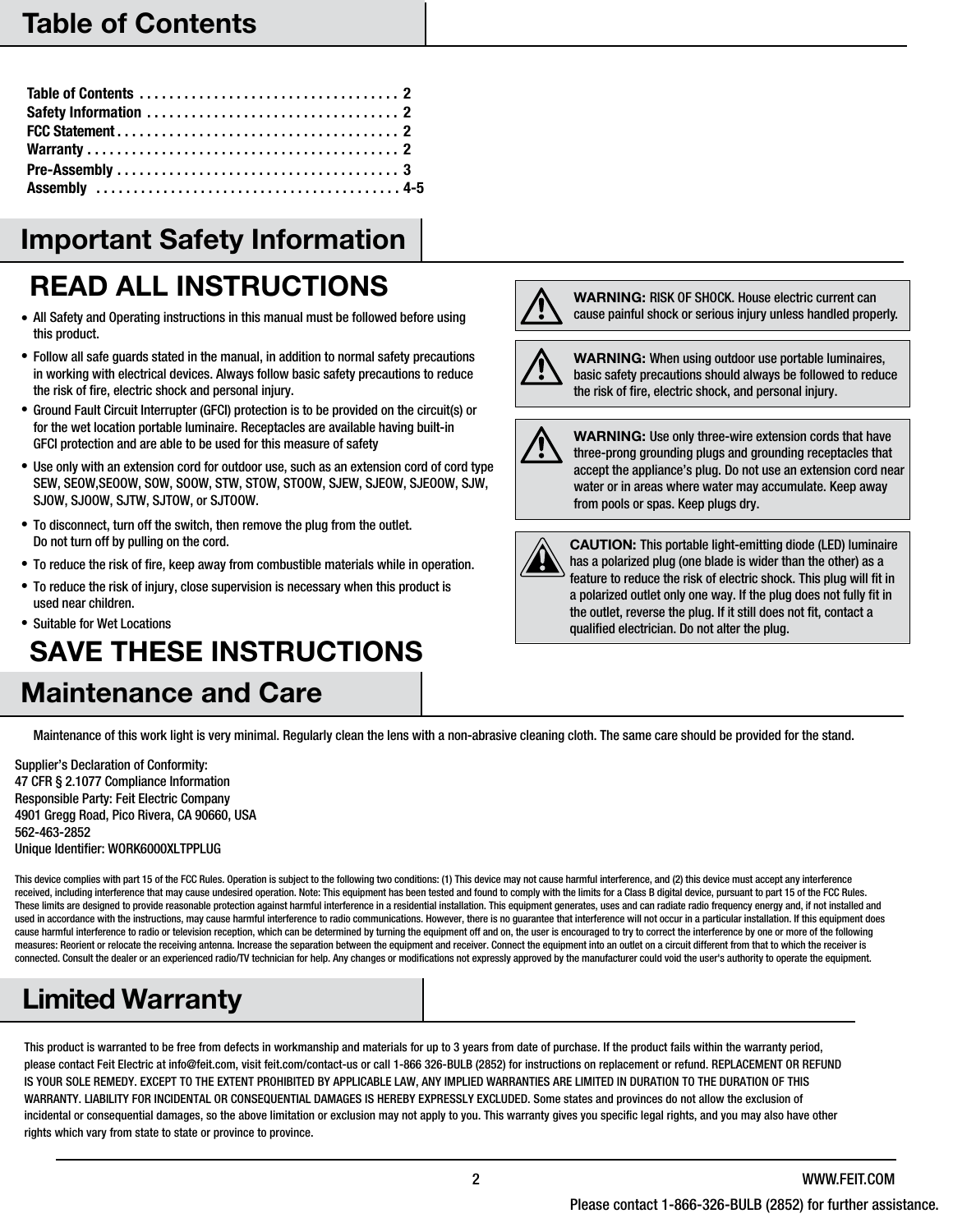### Pre-Assembly

#### **PARTS INCLUDED**

 $\overline{\mathbb{P}^3}$ 

NOTE: Parts not shown to actual size.

| Part | <b>Description</b>          | <b>Quantity</b> |                                                    |
|------|-----------------------------|-----------------|----------------------------------------------------|
| AA   | <b>LED Work Light Body</b>  | $\overline{2}$  |                                                    |
| BB   | <b>Tripod</b>               |                 | ా<br>AA<br>BB                                      |
| cc   | <b>Lamp Mounting Bar</b>    |                 |                                                    |
| DD   | <b>Locking Knobs</b>        | 2               |                                                    |
| EE   | <b>Split Lock Washers</b>   | 4               |                                                    |
| FF   | Washers                     | 4               |                                                    |
| GG   | <b>Carrying Handle</b>      |                 | $\circledcirc$<br>$\circ$<br>FF<br>EE<br><b>DD</b> |
| HH   | <b>Hex Key Allen Wrench</b> |                 |                                                    |
| Ш    | <b>Handle Locking Knob</b>  |                 |                                                    |
| JJ   | <b>Hex Screws</b>           | 6               | G<br><b>KK</b>                                     |
| KK   | <b>Tripod Locking Knob</b>  |                 | HH<br>JJ                                           |

#### **PARTS OF THE DUAL HEAD WORK LIGHT**



WWW.FEIT.COM Power Button

**SIDA**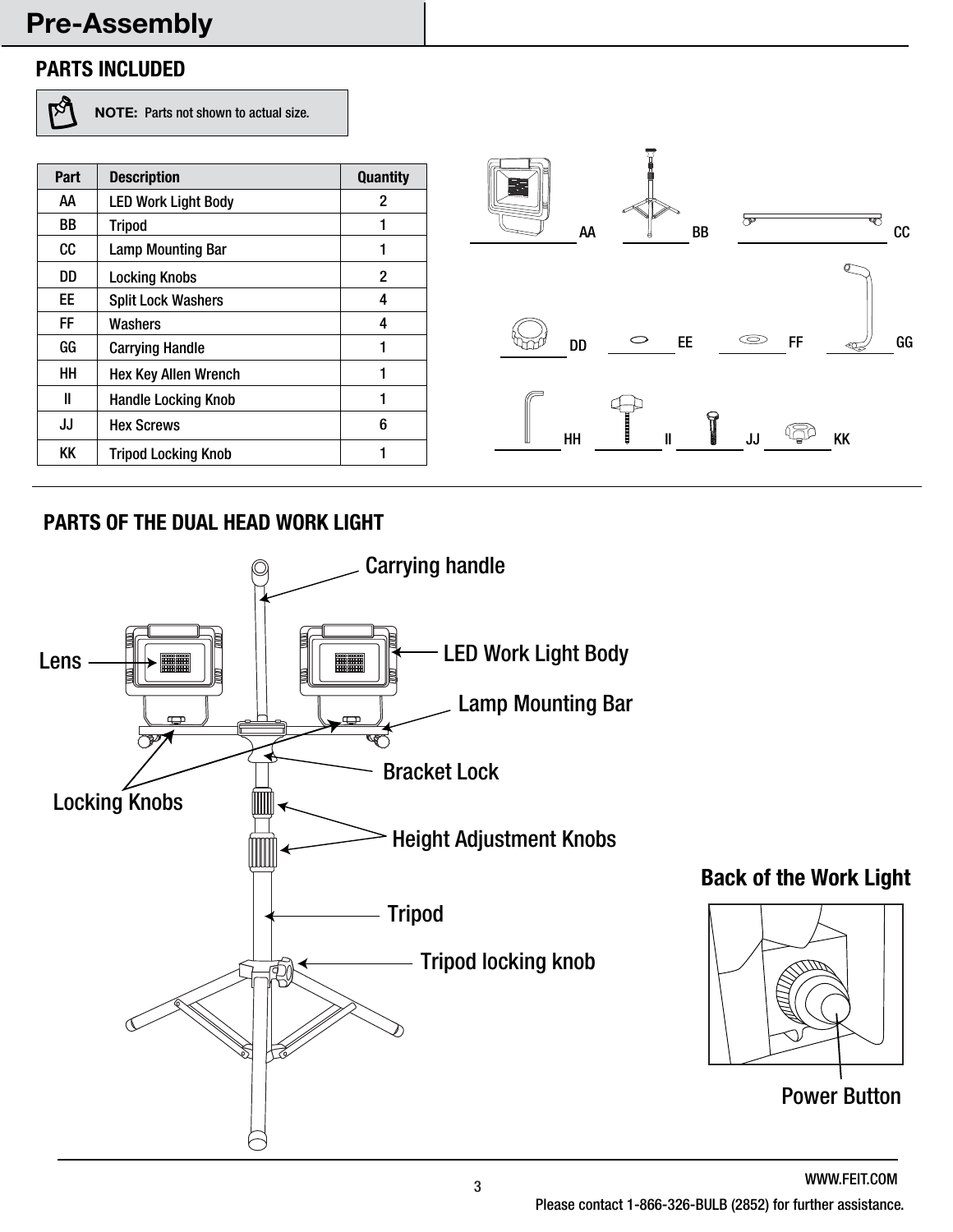## Assembly

1

Loosen the Handle Tripod Locking Knob (KK) and move the three legs out and down, then tighten the Tripod Locking Knob (KK) (See Fig. 1).



 $3$  Place the Lamp Mounting Bar (CC) onto the Tripod (BB) and secure it into place with the bracket lock (see Fig. 3).



Use the included Hex Wrench (HH) to remove the Hex Screws (JJ) from the Lamp Mounting Bar (CC). Place the Carrying Handle (GG) on the Lamp Mounting Bar (CC) and align it with the screw hole. Place the Hex Screws (JJ) back and tighten them to hold the handle in place (see Fig. 2). 2



Attach the LED Work light body (AA) to the lamp mounting bar (CC) by first inserting the Split Lock washer (EE) and Washer (FF) onto the Locking Knob (DD) and screwing the Locking Knob (DD) through (AA) and into lamp mounting bar (CC) (see Fig. 4). Tighten the Locking knob (DD) to set into place.



NOTE: The Locking Knobs (DD) must be loosened ष्यि first when placing the LED Work Light Body (AA) on the Lamp Mounting Bar (CC). Re-tighten the same Locking Knob (DD) to hold it into position and repeat for the other side of the LED Work Light Body (AA).